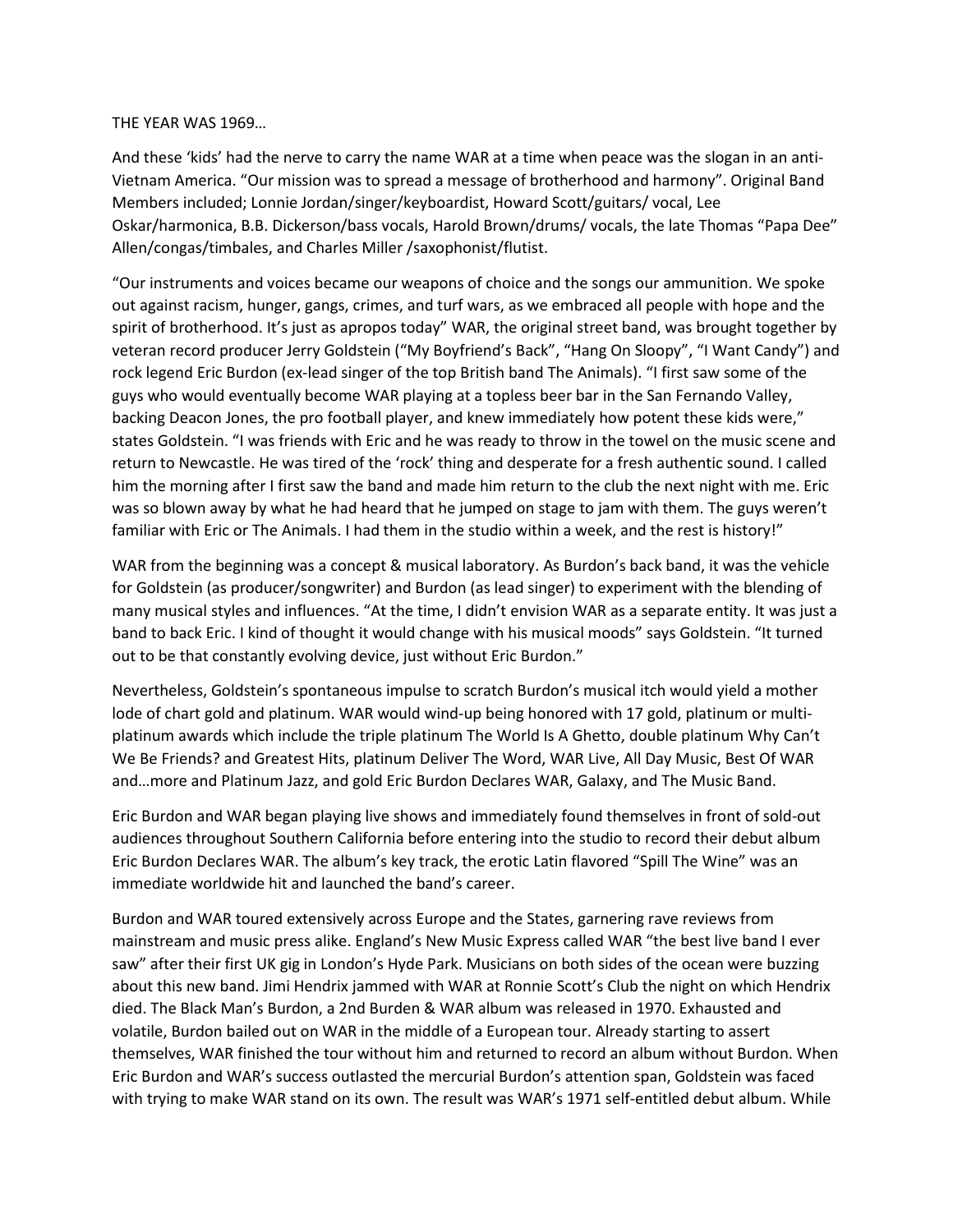this album met with only modest success, it laid the groundwork for things to come. "They loved playing live and toured constantly. The experience of making the first album was enlightening to all of us, especially me. I really felt I got an understanding how to make this work and rushed them back into the studio to cut the second album" says Goldstein.

In late 1971 WAR released All Day Music, the title track would be the group's first hit single, and their first gold single "Slippin' Into Darkness" followed propelling the album to over 1 million sales and a winning streak that would continue for years. In 1972 the band's sound was refined and deepened with the release of The World Is A Ghetto; a celebratory, reflective, and gritty album which was recorded in just 29 days with Goldstein and legendary British recording engineer Chris Huston behind the recording console. Its first single, "The Cisco Kid" shipped gold and brought the band a following in the Hispanic community that has remained loyal to the group to this day. The thought provoking title song "The World Is A Ghetto" fueled the album to the Number One chart spot in Billboard and was voted Billboard's Album of the Year.

The next album, Deliver The Word (1973), contained the hits "Gypsy Man", "Me And My Baby Brother", and a re-recording of "All Day Music". This album proved a real challenge for the band since the pressure of their previous hits and too much focus on enjoying the fruits of their success made concentration difficult. Despite these conditions, the album went on to sell nearly two million copies. It was 1975 when the Why Can't We Be Friends? album was released. It contained the hit title track, "Low Rider", and "Don't Let No One Get You Down". This year saw WAR's touring, record sales, and notoriety reach new heights. They performed at the first Congressional Black Caucus and witnessed their hit "Friends…" played as a soundtrack to the first U.S.-Soviet space mission in which Astronauts and Cosmonauts linked up in the spirit of friendship. "Friends…" stayed on the U.S. charts for thirty-one weeks and earned the band yet another platinum-plus album. Exhausted from a non-stop schedule, the band took a year long hiatus from recording, but did release a Greatest Hits LP, which contained one new song, "Summer". War became the first group to ever include a new cut on a Greatest Hits package. With its easy flowing style the single went gold.

Another compilation followed in 1977 with the release of Platinum Jazz, which gathered WAR's extended jams and instrumental pieces and was released on the Blue Note jazz label. It became Blue Note's first Platinum album. 1977 found WAR the funky band in a "funky" place. Disco, with its programmed beats, slick production and shallow lyrics, was dominating the music scene and the unconstructed and free form street music that defined WAR was clearly not in vogue. Still, the group managed to attain success with the album Galaxy and its sleek, dance-grooved, spacey lyric title single. "Galaxy was inspired by Star Wars and just fit into vibe of the time." Goldstein remembers. While Galaxy inspired by a film, ironically WAR's next project would be a soundtrack album for the movie "Youngblood." in 1978. The story of a Los Angeles street kid starring Lawrence Hilton-Jacobs, of the popular 70s television series Welcome Back Kotter, would be a flop and the WAR soundtrack would fly under the radar. Although, WAR would never rekindle the level of prosperity that was reached in the mid-seventies, it continued to record releasing the albums: The Music Band (1979), The Music Band 2 (1980), and Outlaw (1982). The singles "Outlaw", "You Got The Power", and "Cinco De Mayo" were warmly embraced by WAR fans. In 1979, B.B. Dickerson departed during recording sessions for WAR's next album. Replaced by Luther Rabb, base guitarist who helped WAR complete the album, WAR considered a name change that didn't happen. WAR made a series of albums titled 'The Music Band'. The series consisted of two studio albums (The Music Band, The Music Band 2, both in 1979) and a live